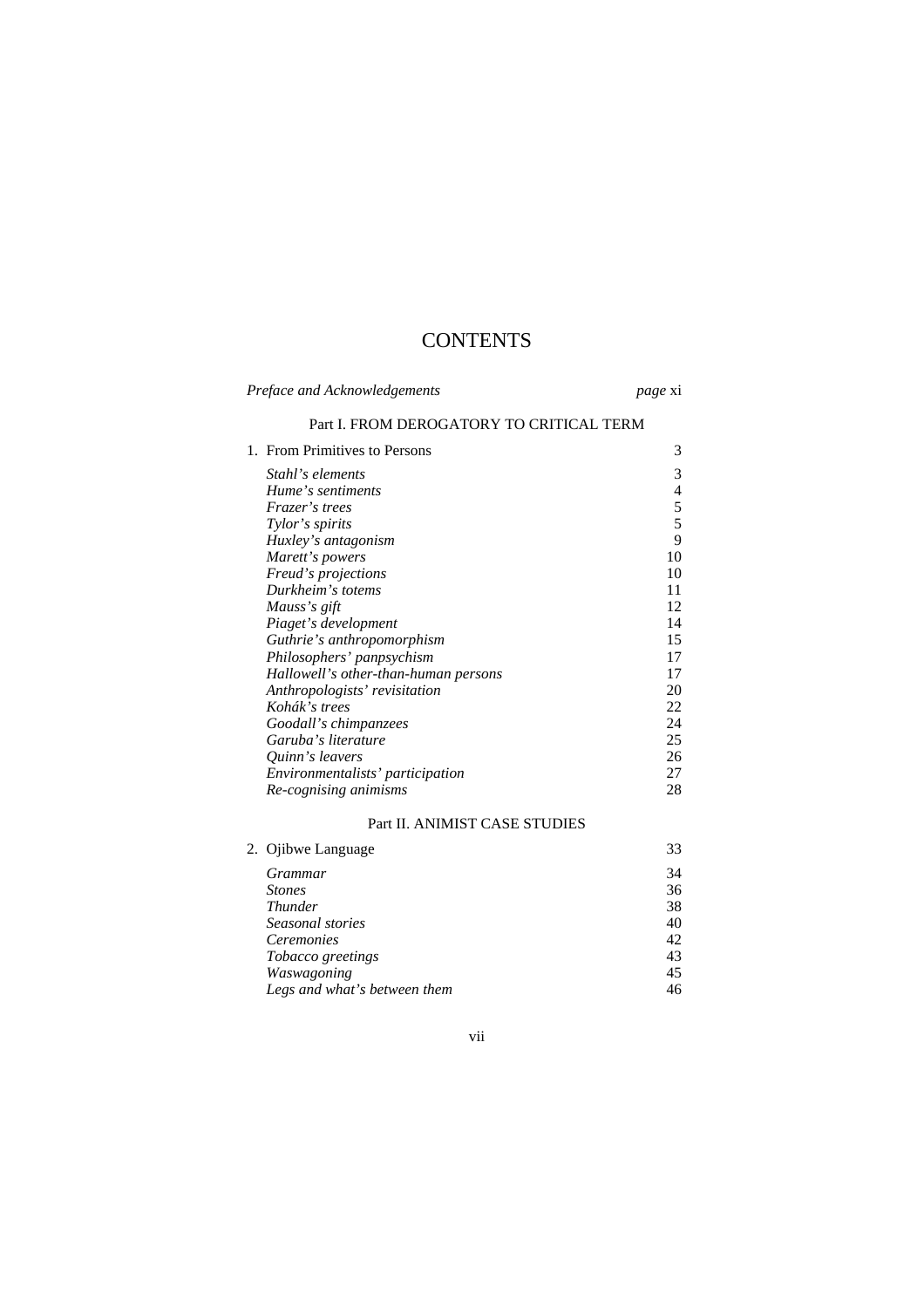| VIII                     | Contents                                                                                                                                                                                                |                                                          |  |  |  |
|--------------------------|---------------------------------------------------------------------------------------------------------------------------------------------------------------------------------------------------------|----------------------------------------------------------|--|--|--|
|                          | Living well                                                                                                                                                                                             | 48                                                       |  |  |  |
|                          | 3. Maori Arts                                                                                                                                                                                           | 50                                                       |  |  |  |
|                          | All our relations<br>Evolving relationships<br>Violence and passion<br>Tapu and noa<br>Marae-atea<br>Whare nui<br>Whare kai<br>Ancestral cannibalism<br><i>Animist construction</i><br>Enacting animism | 52<br>52<br>54<br>55<br>57<br>58<br>60<br>61<br>63<br>64 |  |  |  |
|                          | 4. Aboriginal Law and Land                                                                                                                                                                              | 66                                                       |  |  |  |
|                          | Dreaming and Law<br><b>Expressing the Dreaming</b><br>Subjects and objects<br>Time and Events<br><b>Visiting Alice</b>                                                                                  | 66<br>71<br>73<br>76<br>77                               |  |  |  |
|                          | 5. Eco-Pagan Activism                                                                                                                                                                                   | 82                                                       |  |  |  |
|                          | Defining Paganism<br>Defining Paganism's nature<br>Eco-Paganism on the road<br>Paganism off the road<br>Knowing nature<br>Gods, fairies and hedgehogs                                                   | 84<br>85<br>88<br>90<br>92<br>94                         |  |  |  |
| Part III. ANIMIST ISSUES |                                                                                                                                                                                                         |                                                          |  |  |  |
|                          | 6. Signs of Life and Personhood                                                                                                                                                                         | 99                                                       |  |  |  |
|                          | Animals are people too<br>Bird persons<br>Fish persons<br>Plant persons<br>Stone persons<br>The Elements<br>Places                                                                                      | 100<br>102<br>103<br>104<br>106<br>107<br>109            |  |  |  |

*Things, artefacts, fetishes and masks* 109 *Humans are animals too* 113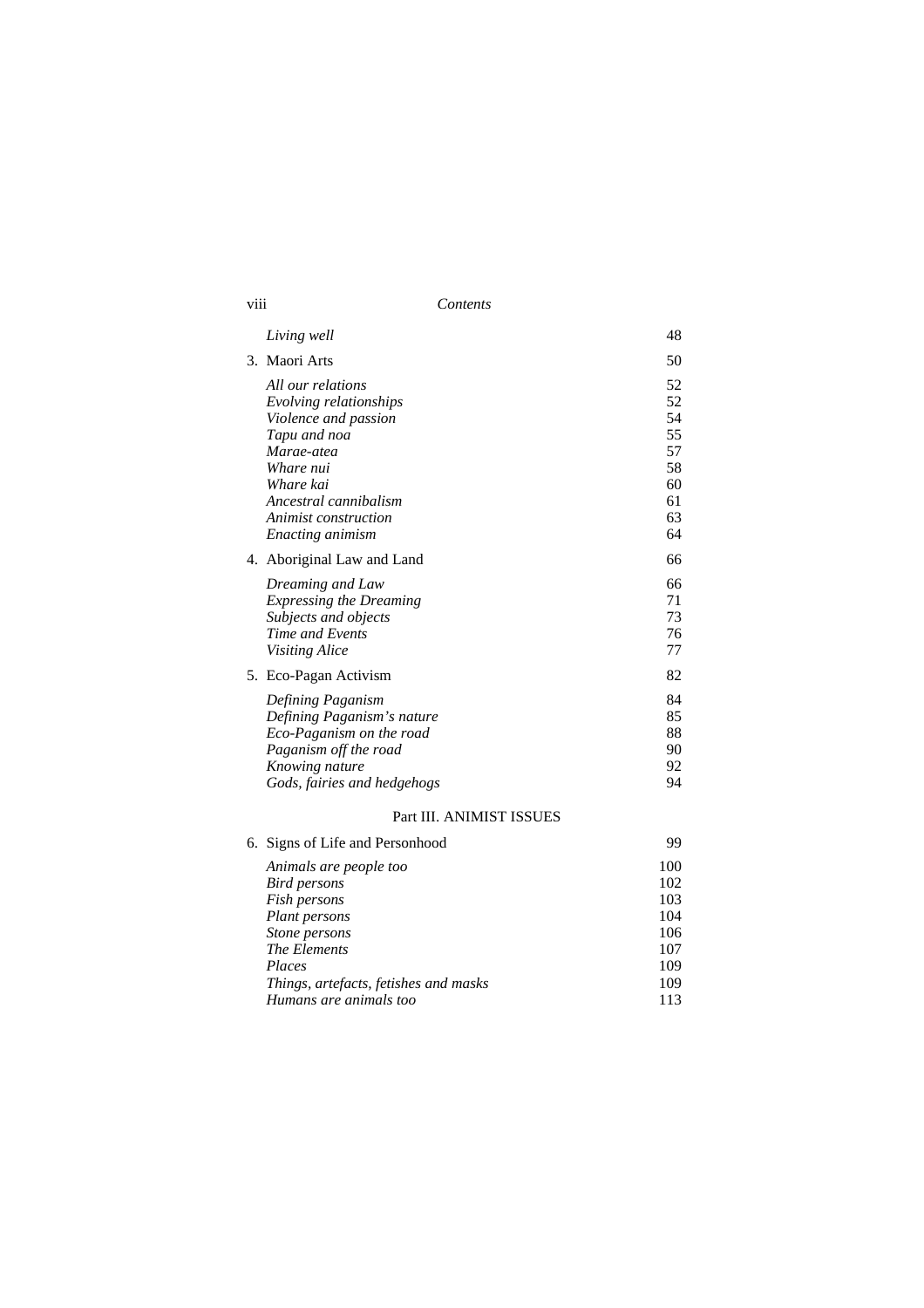|                 | Contents                                                                                                                                                                                                                                                                       | ix                                                                 |  |
|-----------------|--------------------------------------------------------------------------------------------------------------------------------------------------------------------------------------------------------------------------------------------------------------------------------|--------------------------------------------------------------------|--|
|                 | Animals might be human too                                                                                                                                                                                                                                                     | 114                                                                |  |
|                 | 7. Death                                                                                                                                                                                                                                                                       | 115                                                                |  |
|                 | Death happens-deliberately<br>Hunting and domesticating<br>Death is a transformation<br>Death rituals and myths                                                                                                                                                                | 115<br>116<br>117<br>118                                           |  |
|                 | 8. Spirits, Powers, Creators and Souls                                                                                                                                                                                                                                         | 121                                                                |  |
|                 | Faeries and other spirits<br>Ancestors<br>Creators and tricksters<br>Life forces<br>Witchcraft substances and energies<br>Souls<br>Embodiment and spirituality                                                                                                                 | 122<br>125<br>128<br>129<br>132<br>135<br>137                      |  |
|                 | 9. Shamans                                                                                                                                                                                                                                                                     | 139                                                                |  |
|                 | Shamanic cosmologies<br>States of consciousness<br>Ecstasy, trance and possession<br><i>Hallucination or vision?</i><br>Eating 'souls'<br>Killing life<br>Surviving death<br>Shamans as mediators and healers<br>Animists' antagonists<br>Cultural nature and shamans as seers | 140<br>142<br>144<br>145<br>146<br>147<br>148<br>149<br>150<br>151 |  |
| 10. Cannibalism |                                                                                                                                                                                                                                                                                | 153                                                                |  |
|                 | Accusations of cannibalism<br>Real cannibals?<br>Arens' myth<br>Compassionate cannibalism<br>Eating enemies<br>Cannibals as monsters, consumers and carers<br>Animism and cannibalism                                                                                          | 153<br>154<br>155<br>157<br>160<br>162<br>163                      |  |
|                 | 11. Totems                                                                                                                                                                                                                                                                     | 164                                                                |  |
|                 | Ojibwe clans<br>Updating the old totemism                                                                                                                                                                                                                                      | 165<br>166                                                         |  |